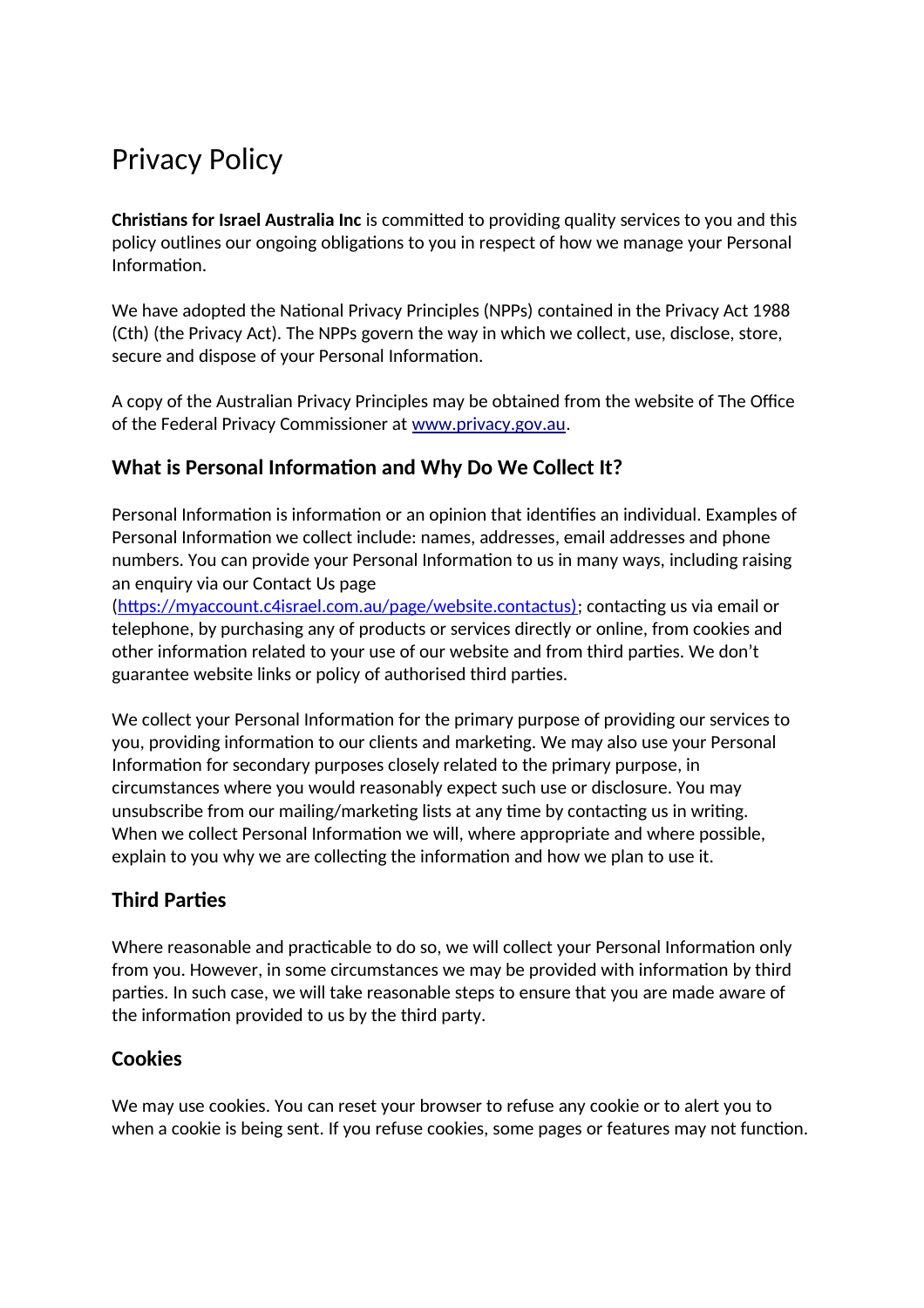## **External Links**

Our website or services may contain links to other websites. We are not responsible for the privacy practices or the contents of other sites

#### **Disclosure of Personal Information**

Your Personal Information may be disclosed in several circumstances including the following:

- Third parties where you consent to the use or disclosure; and
- Where required or authorised by law.

#### **Security of Personal Information**

Your Personal Information is stored in a manner that reasonably protects it from misuse and loss and from unauthorized access, modification or disclosure.

When your Personal Information is no longer needed for the purpose for which it was obtained, we will take reasonable steps to destroy or permanently de-identify your Personal Information. However, as required by law, Personal Information related to our business activities will be stored securely and retained as business records for a minimum of 7 years.

#### **Access to your Personal Information**

You may access the Personal Information we hold about you and to update and/or correct it, subject to certain exceptions. If you wish to access your Personal Information, please contact us in writing.

**Christians for Israel Australia Inc** will not charge any fee for your access request, but may charge an administrative fee for providing a copy of your Personal Information.

In order to protect your Personal Information we may require identification from you before releasing the requested information.

### **Maintaining the Quality of Your Personal Information**

It is important to us that your Personal Information is up to date. We will take reasonable steps to make sure that your Personal Information is accurate, complete and up-to-date. If you find that the information we have is not up to date or is inaccurate, please advise us as soon as practicable so we can update our records and ensure we can continue to provide quality services to you.

### **Policy Updates**

This Policy may change from time to time and is available on our website.